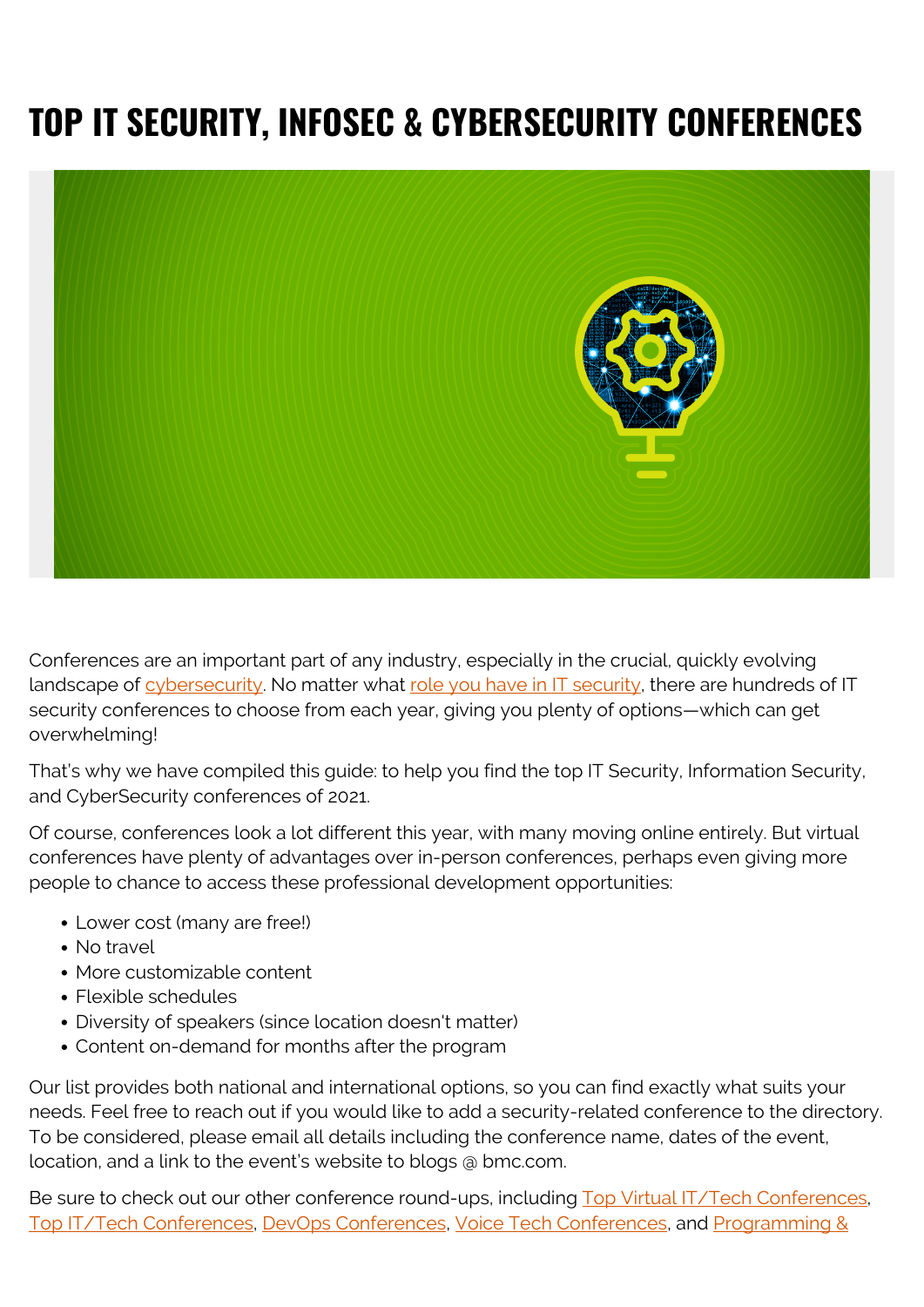[Software Dev Conferences.](https://blogs.bmc.com/blogs/software-development-programming-conferences/)

*(This article is part of our [IT Conferences & Events Guide](https://blogs.bmc.com/blogs/tech-it-conferences/). Use the right-hand menu to navigate.)*

# **Top Security Conferences of 2021**

## **[Ai4 2021](https://ai4.io/cybersecurity)**

**Date:** February 3-4, 2021 **Location:** Online **Cost:** Professionals can apply for a free spot; General registration \$395

The Ai4 2021 conference is all about artificial intelligence in the domain of cybersecurity. Over two days, attendees can hear from business leaders and data practitioners to learn about successfully adopting [AI and machine learning](https://blogs.bmc.com/blogs/artificial-intelligence-vs-machine-learning/) to support your security practice. Ai4 2021 uses a unique use-case oriented approach that:

- Delivers actionable insights
- Offers a common framework for AI in cybersecurity
- Offers content at all stages of the AI journey

Ai4 will help you no matter where you are in your AI journey.

## **[SANS Virtual Edition 2021](https://www.sans.org/event/scottsdale-virtual-edition-2021)**

**Date:** February 22-27, 2021 **Location:** Online (live from Scottsdale, AZ) **Cost:** Options starting from \$799

SANS Virtual Edition 2021 is organized by the SANS Institute, the global leader in information security training. The conference features hands-on cyber security courses taught by the industry's top professionals and instructors in the field. These courses range in levels from introductory all the way to the most advanced training. The event also offers insightful presentations by keynote speakers and plenty of unique networking opportunities.

With this year's edition moving online, you'll still get best-in-class training. Here's what you can expect:

- Interactive, live-stream courses
- Hands-on labs in a virtual environment
- Cyber Defense NetWars Tournament (included w/ticket cost)
- Real-time support from virtual TAs
- Dedicated chat channels for networking

## **Cyber Security Digital Summit for Threat Intelligence 2021**

**Date:** [Americas](https://www.cshub.com/events-cyber-security-digital-summit-threat-intelligence-americas/), March 16-17; [APAC](https://www.cshub.com/events-cyber-security-digital-summit-threat-intelligence-apac/), March 30-31 **Location:** Online **Cost:** Free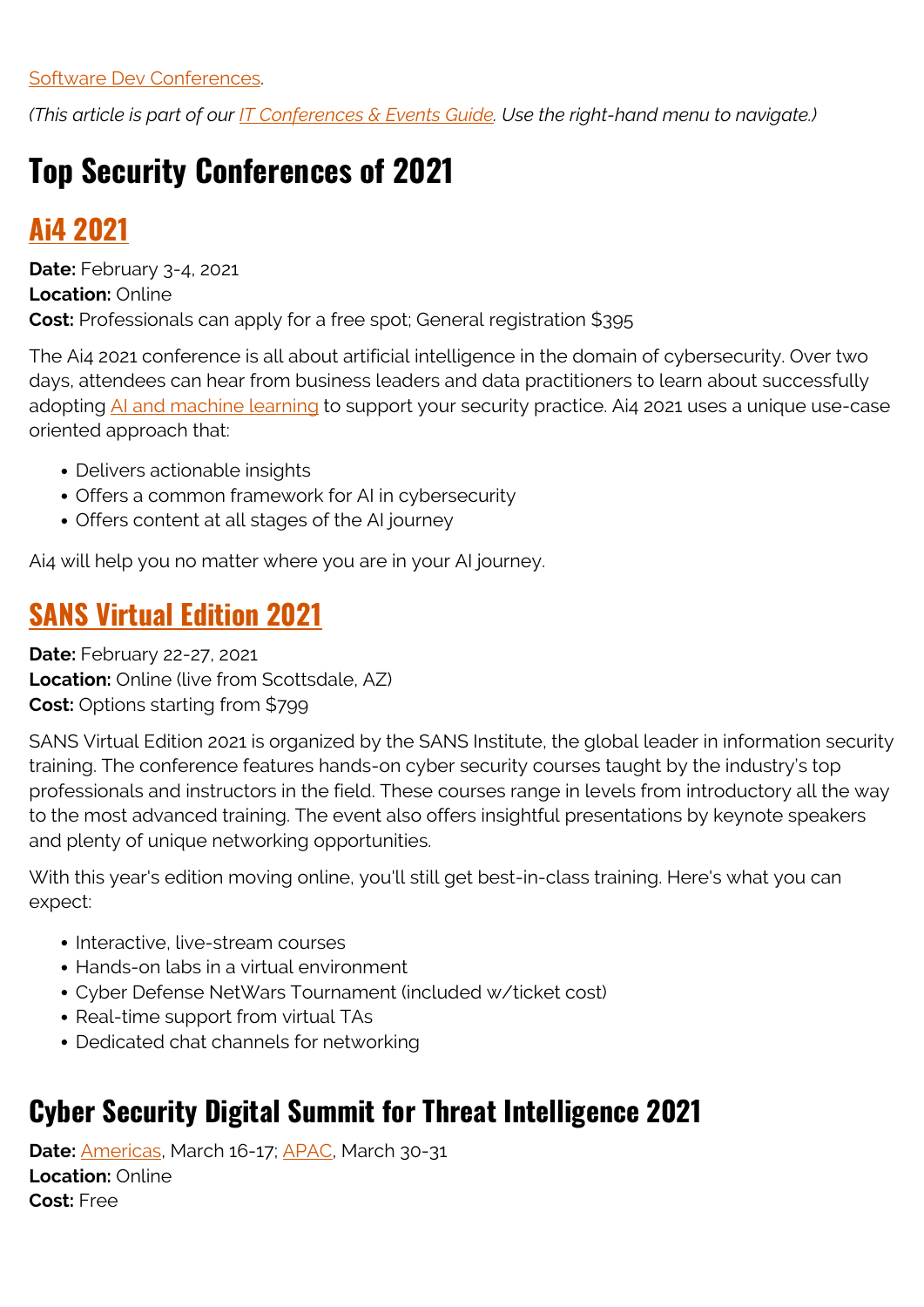This year's online events will take place over two half-days, making it easier for SecOps pros to fit into their non-stop schedules. This year's Cyber Security Digital Summit focuses on how to turn your raw security data into actual threat intelligence. After all, as the website states, "the discipline is not called Threat Raw Data".

Security professionals as well as CIOs, CSOs, and CTOs alike can all take advantage of this Cyber Security Digital Summit. Expect to learn about:

- The limits of [SIEM systems](https://blogs.bmc.com/blogs/siem-security-information-event-management/)
- The potential, and shortfalls, of **SOAR platforms** today
- Data quality
- Using remediation, automation, and orchestration to turn your data into actual intelligence and insights

Best of all? The events are free! So even if you can only make some of the sessions, you're still getting fantastic value.

## **[LORCA Live 2021](https://www.lorcalive.co.uk/)**

**Date:** March 29-31, 2021 **Location:** Online **Cost:** Free

LORCA (the London Office for Rapid Cyber Advancement) is the DCMS-backed cyber accelerator run by Plexal, Deloitte, and the CSIT (Queen's University Belfast). The 2021 edition of this annual event is taking place online, and it's free! The virtual event will feature daily live broadcast program with some of the biggest names in cybersecurity, as well as workshops, and networking opportunities—all available on the LORCA Live event platform, which will be active the entire week.

The lineup of speakers, including government leaders, academics, investors, and some of the most prominent names in UK and global cyber, discussing the role of security to enable societal trust in the technologies that will define our future.

## **[ThotCon](https://thotcon.org/)**

**Date:** May 14-15, 2021 **Location:** Top secret (For attendees only!) **Cost:** Sold out, but ThotCon & Lyte offer a [second-hand ticketing option](https://thotcon.lyte.com/118057/)

The preeminent top secret hacking conference is back for 2021! ThotCon is an annual conference in Chicago started and held specifically for hackers and the local hacking culture. ThotCon is a small, non-profit, non-commercial event, with an attendance last year of about 1,000 people. In honor of its secretive nature, the specific location of the event is kept confidential until the week of the conference, when it is then released to attendees and speakers alike.

Some previous topics covered at ThotCon:

- Using, or securing against, the latest hacking methods such as side channels, physics, and lowcost tools
- Hacking Python
- Intercepting, modifying, and generating wireless signals with SD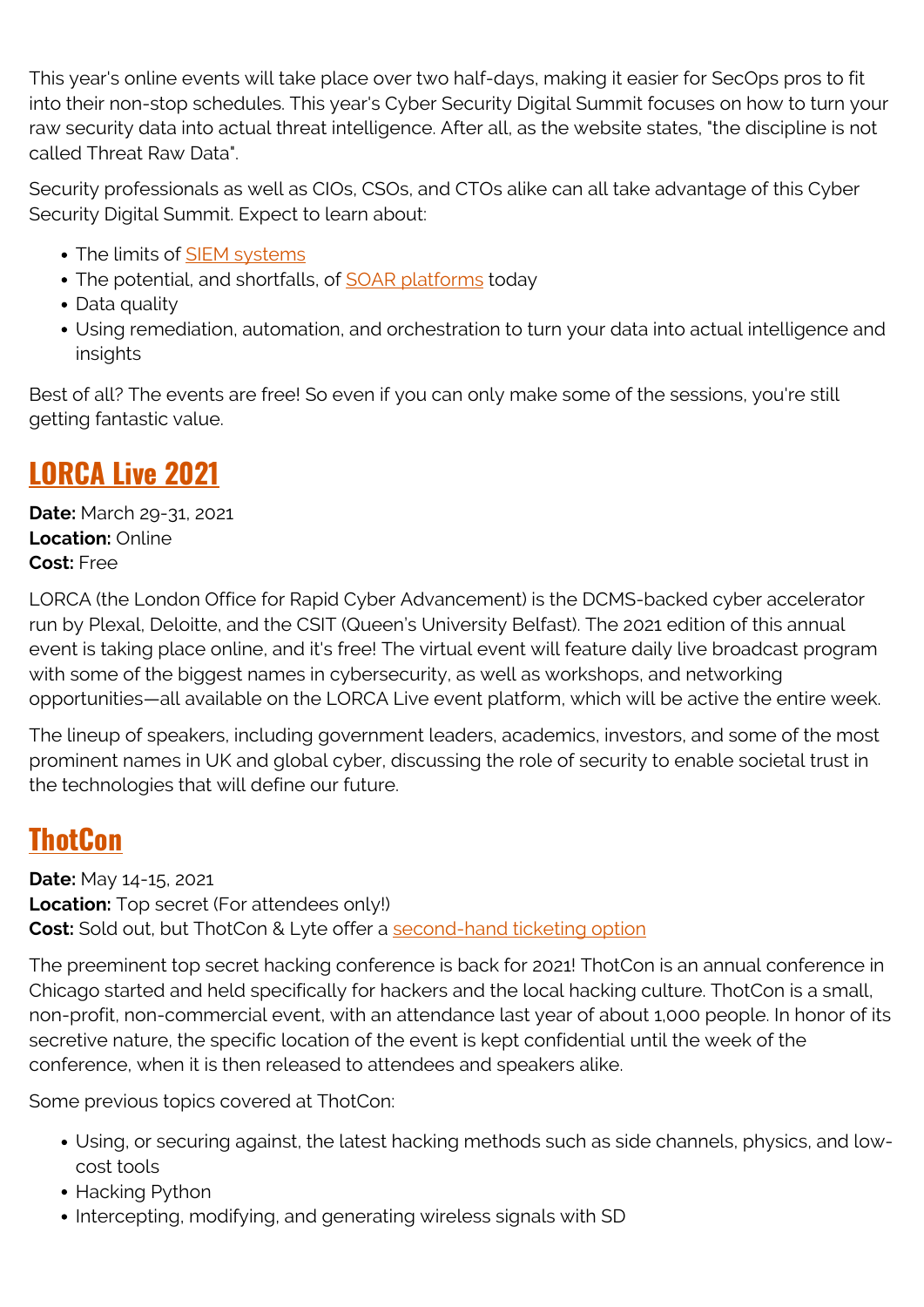## **[RSA Conference 2021: Virtual Experience](https://www.rsaconference.com/usa)**

**Date:** May 17-20, 2021 **Location:** Online **Cost:** TBA

The RSA Conference is one of the largest security conferences in the entire world, with more than 42,000 attendees in 2019 alone. Add to that more than 700 speakers from across the globe, and it's no wonder this event is one of the largest and most popular in the area of cybersecurity.

The 2021 RSA Conference is moving 100% online, making it an option to more Security pros around the globe. And we think this year's conference theme—resilience—is right on time! Here's what you can expect:

- Rich educational content across 20 conference tracks
- 300+ sessions with keynotes, partners, and sponsors
- Interactive, traditional sessions
- Regular RSAC activities like the Innovation Sandbox Content, Capture the Flag games, Birds of a Feature, and more
- Expansive Sponsor Resource Center
- And more

Full conference not your style? RSA recently launched RSA 365, an online, year-round learning initiative.

## **[42nd IEEE Symposium on Security & Privacy](https://www.ieee-security.org/TC/SP2020/)**

**Date:** May 23-27, 2021 **Location:** Online

Organized by the IEEE Computer Society Technical Committee on Security and Privacy in cooperation with the International Association for Cryptologic Research, the IEEE Symposium on Security and Privacy has been the premier forum for presenting developments in computer security and electronic privacy for over 40 years.

Few details on the topical areas are available yet, but it does look like some focus will be on:

- Internet of Smart Things
- Tech & Consumer Protection
- Deep Learning & Security

## **[HITBSECCONF 2021: Hack in the Box Security Conference](https://web.archive.org/web/20200427083849/https://conference.hitb.org/)**

**Date:** May 27-28, 2021 **Location:** Amsterdam, Netherlands **Cost:** Free speakers sessions; various prices for trainings & labs

Held annually in Amsterdam, The Hack in the Box Security Conference is globally recognized for its networking opportunities and its forward-thinking views on computer security issues. Attendees can expect to develop new professional relationships and alliances while learning from some of the top security experts in the industry.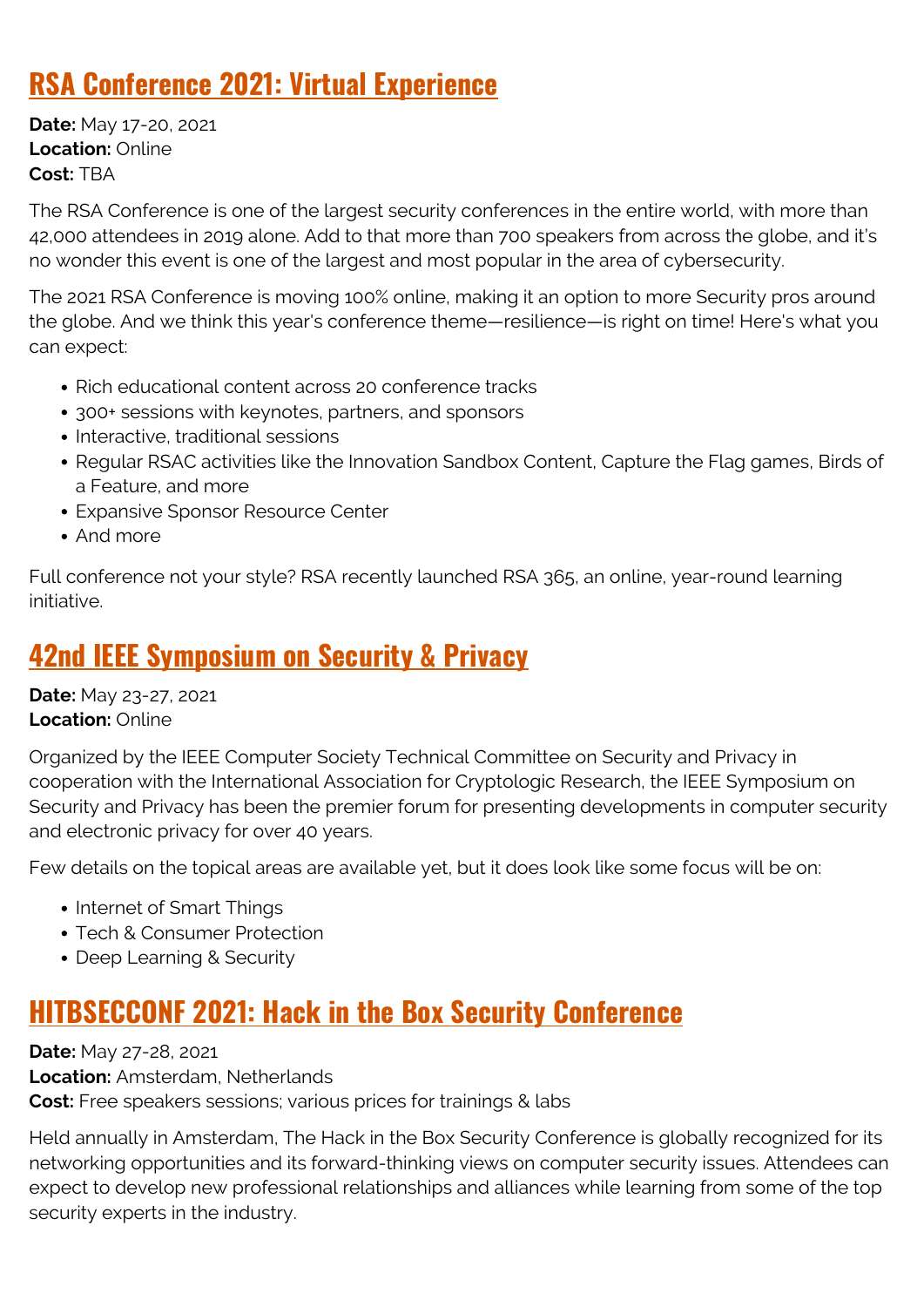The 2021 HITB has moved online to a two-day event. We like the flexibility this event offers:

- All conference and keynote speakers are free to attend! Keynote speakers will be Jon Callas, Senior Technology Fellow, ACLU, and Zuk Avraham, Founder & CEO, ZecOps
- Labs and trainings come with a cost, so pick which ones are most useful to you

## **[InfoSecurity Europe 2021](https://www.infosecurityeurope.com/en/conference/)**

**Date:** June 8-10, 2021 **Location:** London, UK

InfoSecurity Europe is the region's largest and most well attended information security event. The event features Europe's most comprehensive conference program, with over 360 exhibitors showcasing the newest information security solutions and products to close to 18,000 attendees.

The 2021 edition has the theme of resilience, which is perfectly apt for the year and the industry. Attendees will have access to:

- Keynote Stage
- Information Security Exchange
- Tech Talks
- Technology Showcase
- Strategy Talks
- Cyber Innovation Showcase
- Security Workshops
- Talking Tactics
- And more!

## **[BlackHat USA](https://blackhat.com/)**

**Date:** July 31-August 5, 2021 **Location:** Las Vegas, NV **Cost:** \$495-\$2,795

Black Hat USA is one of the world's biggest tech conferences, providing attendees with the latest research and trends in security. The 2019 event attracted more than 20,000 people, and has become the premier conference for researchers, security experts, vendors, and hackers.

Black Hat USA 2021 has been confirmed, but few details have been released yet. For some idea, look to previous events that have covered tracks like:

- Applied security
- Cryptography
- Incident response
- $\cdot$  IoT
- Malware
- Mobile
- Network defense
- Platform security
- Reverse engineering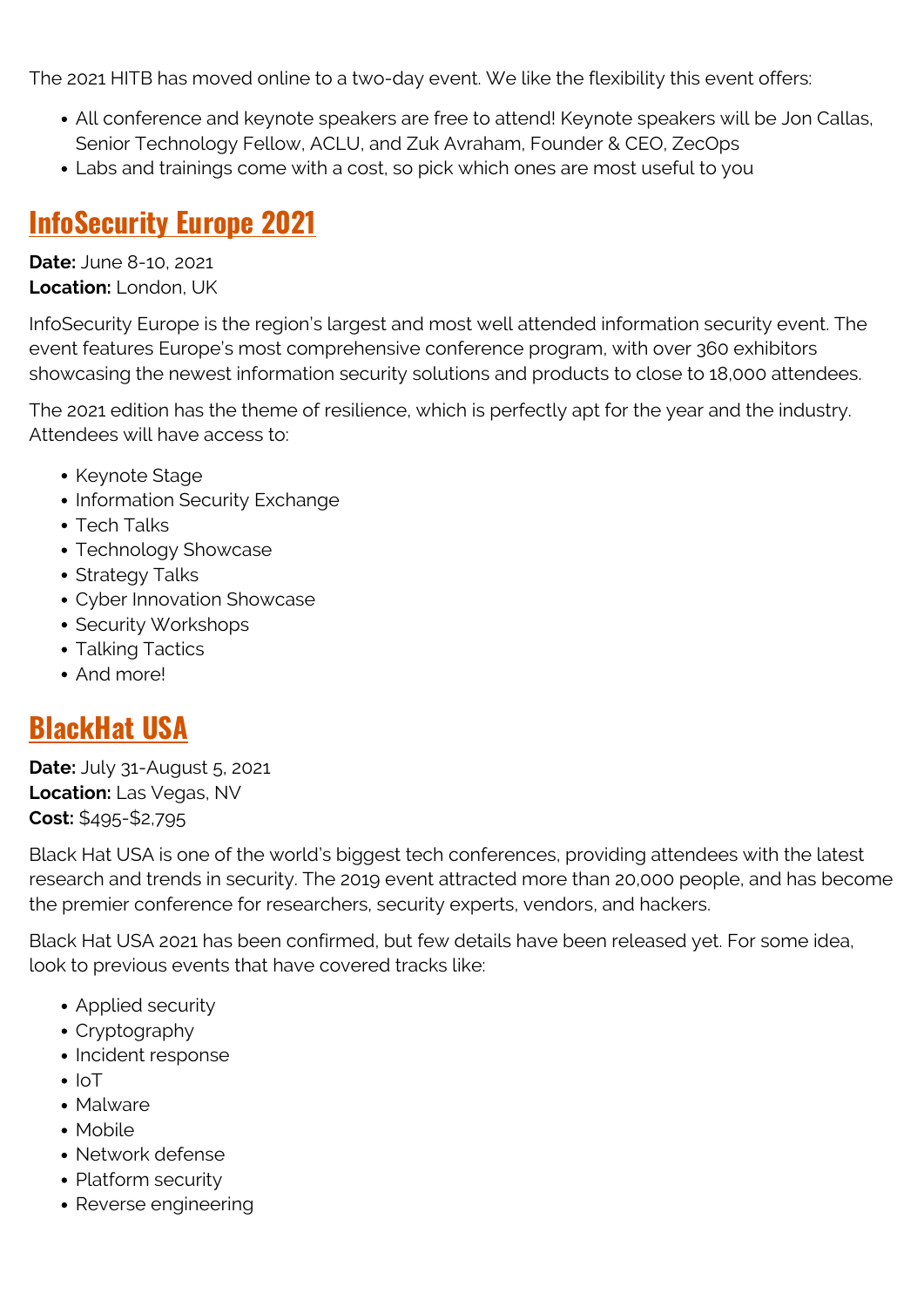BlackHat is also offering other events:

- BlackHat Spring Trainings, March 15-18
- BlackHat Asia, May 4-7
- BlackHat Europe, November 8-11

## **[DEF CON 29](https://www.defcon.org/)**

**Date:** August 5-8, 2021 **Location:** Las Vegas, NV **Cost:** \$260, cash only at the door

Another extremely popular event in Las Vegas is DEF CON, one of the oldest and largest security conferences in the world. The conference begins each year when the sister event, Black Hat USA, ends, so you can expect many similar topics and themes. Previous DEF CONs offer:

- Several tracks of speakers about computer- and hacking-related subjects
- Cyber-security challenges and competitions, including their flagship Capture the Flag game

The event features speakers, contests, vendors, workshops, demo labs, and entertainment, not to mention plenty of opportunities to network with the world's top hackers and potentially get headhunted by government officials: federal law enforcement agents from the FBI, DoD, United States Postal Inspection Service, and other agencies regularly attend DEF CON.

Can't wait to the actual event? DEF CON runs frequent events on their Discord.

## **[30](https://www.usenix.org/conference/usenixsecurity20)[th](https://www.usenix.org/conference/usenixsecurity20) [Usenix Security Symposium](https://www.usenix.org/conference/usenixsecurity20)**

**Date:** August 11-13, 2021 **Location:** Vancouver, BC **Cost:** \$790- \$1,065

The Usenix Security Symposium is a three-day conference that includes dozens of refereed paper presentations and invited talks and various sessions about the latest advances in the security and privacy of computer systems and networks.

Though few details are released yet, previous editions covered tracks like:

- Wireless security
- Protecting users everywhere
- Hardware security
- Machine learning applications
- Mobile security
- Side channels
- Intelligence and vulnerabilities

## **[Gartner Security & Risk Management Summit](https://www.gartner.com/en/conferences/na/security-risk-management-us)**

**Date:** September 20-22, 2021 **Location:** Orlando, FL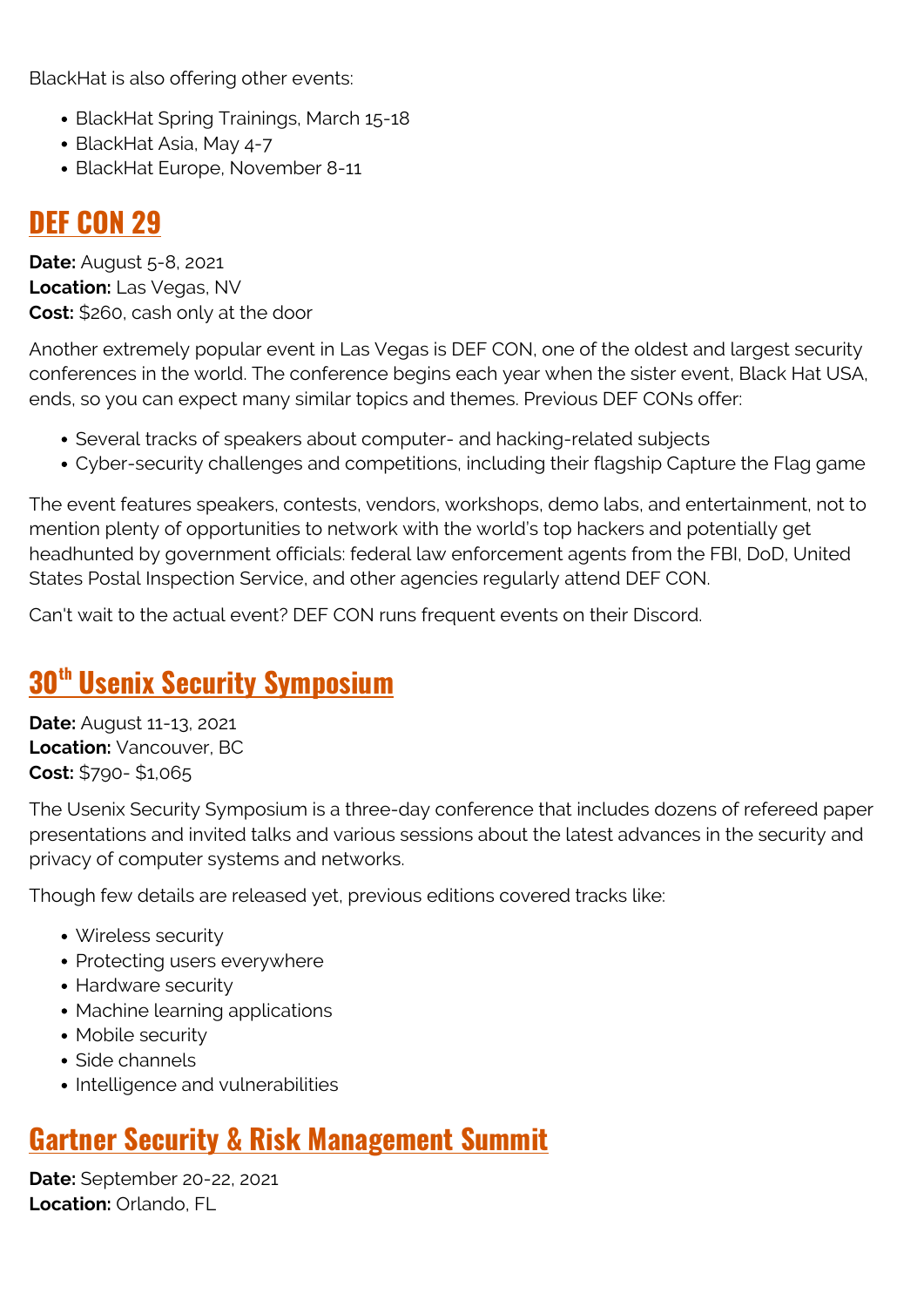#### **Cost:** Starts at \$3,250

The Gartner Security & Risk Management Summit is one of the largest gatherings for security, [risk](https://blogs.bmc.com/blogs/security-risk-management-governance/) [management](https://blogs.bmc.com/blogs/security-risk-management-governance/), and business continuity management leaders. Attendees can look forward to several tracks this year, including:

- CISO Circle
- Management & Leadership
- Digital Risk Management
- Security Technology & Architecture
- Spotlights on topics like Business Enablement, [DEI,](https://blogs.bmc.com/blogs/inclusion-is-better-for-business/) and more

BMC Software is proud to be a Silver Sponsor of this event.

## **[GSX 2021](https://www.gsx.org/)**

**Date:** September 27-29, 2021 **Location:** Orlando, FL **Cost:** TBA

The ASIS Global Security Exchange has been one of the leading conferences for security professionals worldwide for more than six decades. Organized by ASIS International, this event covers the full spectrum of security topics, with presentations and sessions in areas like data and infrastructure security, cybersecurity, counterterrorism, loss prevention, and facilities security.

Currently, few details are posted for the 2021 edition beyond a save the date.

## **[InfoSec World 2021](https://www.infosecworldusa.com/)**

**Date:** September 27-29, 2021 **Location:** You choose: online or in-person in Lake Buena Vista, FL **Cost:** Options start at \$1,705

InfoSec World has been a world-leading conference for "business of security" for more than 25 years. Bringing together expert speakers, security practitioners, and industry leaders, InfoSec World addresses ways to manage today's threats to cultivate business while preventing, detecting, and responding to security challenges that arise.

Few details for the 2021 conference are announced yet, just know that even if you choose not to attend in-person, you can still gain all the valuable insights with their virtual opportunities.

#### **[CyberSecure](https://event.technologyreview.com/cyber-secure-2021/)**

**Date:** November 16-17, 2021 **Location:** Online **Cost:** \$650

CyberSecure, from MIT Technology Review, unpacks the evolving threat landscape, outlines the technologies and innovations involved in attack and defense, and provides the trusted insights and actionable strategies needed to protect your organization from cyberattack. Hear from expert speakers, participate in live programming and Q&A, and grow your professional network in an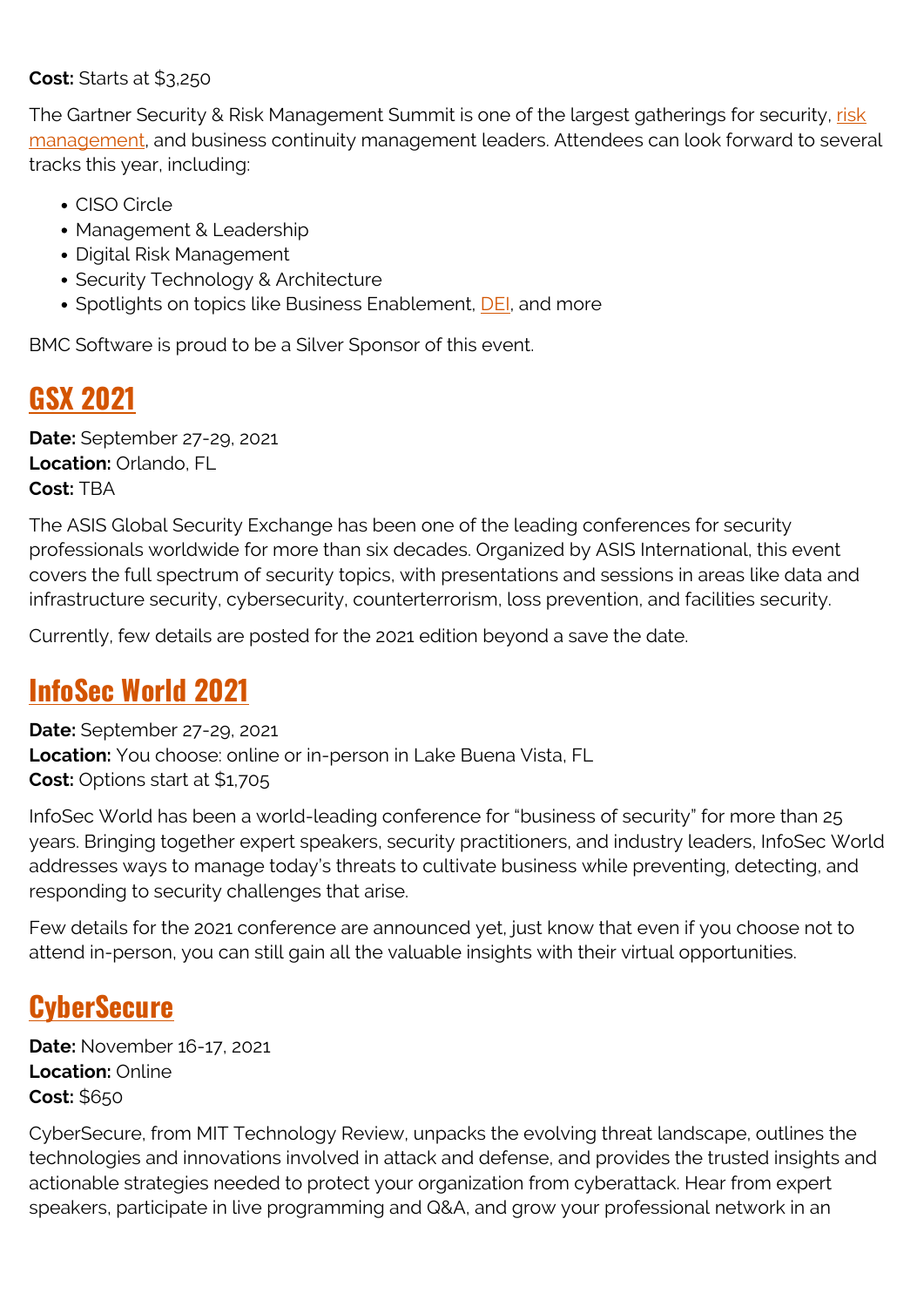immersive, virtual format focused on the attendee experience.

## **[DeepSec 2021](https://deepsec.net/)**

**Date:** November 16-19, 2021 **Location:** Vienna, Austria **Cost:** Various packages and early-bird discounts, starting at €700, excluding VAT

DeepSec is a well known IT Security conference bringing together the world's most renowned security professionals from academics, government, industry, and the underground hacking community. It was established in 2007 and takes place every autumn in Vienna, Austria. This year's theme is "Doors & Corners".

DeepSec 2021 is broken into two major components:

- In-depth, hands-on trainings, will take place November 16-17.
- The full conference experience will occur on November 18-19.

## **[DeepINTEL 2021](https://deepintel.net/index.php)**

**Date:** November 17, 2021 **Location:** Vienna, Austria **Cost:** Starting at €995, excluding VAT

The DeepINTEL conference is DeepSec's sister event focusing on Security Intelligence. Security Intelligence is one of the newest disciplines in the IT security world, covering potential attacks and attackers, and their capabilities. Security intelligence uses several different approaches:

- Algorithmic and statistical analysis
- Infiltration of adversaries
- Data correlation
- Meta analysis
- Related techniques.

Due to the sensitive topics, the event has a vetting process for participants, so that we all can talk freely and openly during the event. If you have questions on this, please contact the organizers directly.

#### **[KNOW Identity Events](https://web.archive.org/web/20210127014059/https://know.oneworldidentity.com/)**

**Date:** Ongoing events **Location:** Online **Cost:** Varies

The KNOW Identity Conference is a leading industry event focused on identity, trust, and the data economy. It's a uniquely differentiated, powerful, and immersive event where the leading edge of identity gets sharper.

In the last year, KNOW Identity has pivoted from a single event to frequent, ongoing virtual events throughout 2021. Take part in KNOW Identity Digital Forums, Digital Roundtables, and Investor Digital Forums. You can still expect industry experts such as: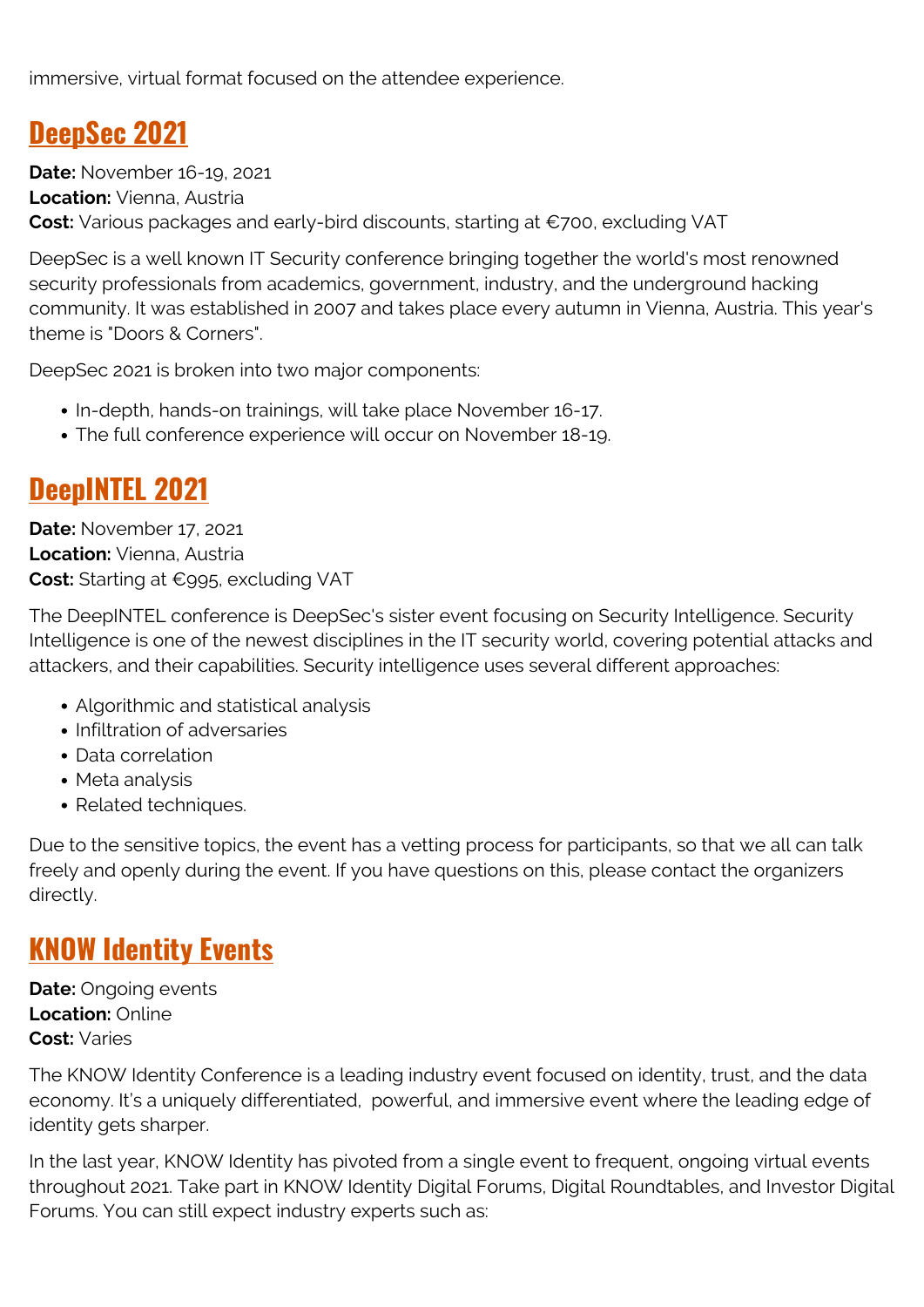- David Birch, Consult Hyperion
- Dr. Ann Cavoukian, Privacy by Design Centre of Excellence
- Glenn Greenwald, The Intercept
- Brittany Kaiser, Cambridge Analytica whistleblower
- Roger Dingledine, TOR Project

#### **[International Cryptographic Module Conference 2021](https://icmconference.org/)**

**Date:** TBA **Location:** TBA **Cost:** TBA

The International Cryptographic Module Conference brings together global experts in commercial cryptography. ICMC20 moved online last year, as will ICMC21. According to the website, attendees should expect a 2021 conference, but few details have been released yet.

Who should attend ICMC? Pros involved with data security based in commercial encryption, especially those who develop, manufacture, test, specify or use certified commercial off the shelf cryptographic modules. Frequent attendees include:

- Cryptographic module developers
- Testing labs
- Government standards organizations
- Private schemes
- Embedded systems OEMs
- Academics
- Side channel research community

#### **[AWS re:Inforce 2021](https://reinforce.awsevents.com/)**

**Date:** TBA **Location:** TBA **Cost:** TBA

Join AWS re:Inforce, the leading security event for everything AWS. Attendees can expect hours of content on cloud security, compliance, and cutting edge developments.

AWS re:Inforce 2021 is confirmed, but few details have been released. Sign up for updates on the website.

## **[Acronis Global Cyber Summit](https://acronis.events/summit2020/)**

**Date:** TBA **Location:** TBA **Cost:** TBA

As the world's largest community of cyber protection professionals, the Acronis Global Cyber Summit provides the insights, strategies, solutions, and industry connections needed to improve the protection of critical data assets and systems. For CIOs, IT infrastructure managers, managed service providers, resellers and ISVs, the Acronis Global Cyber Summit is an annual, must-attend event.